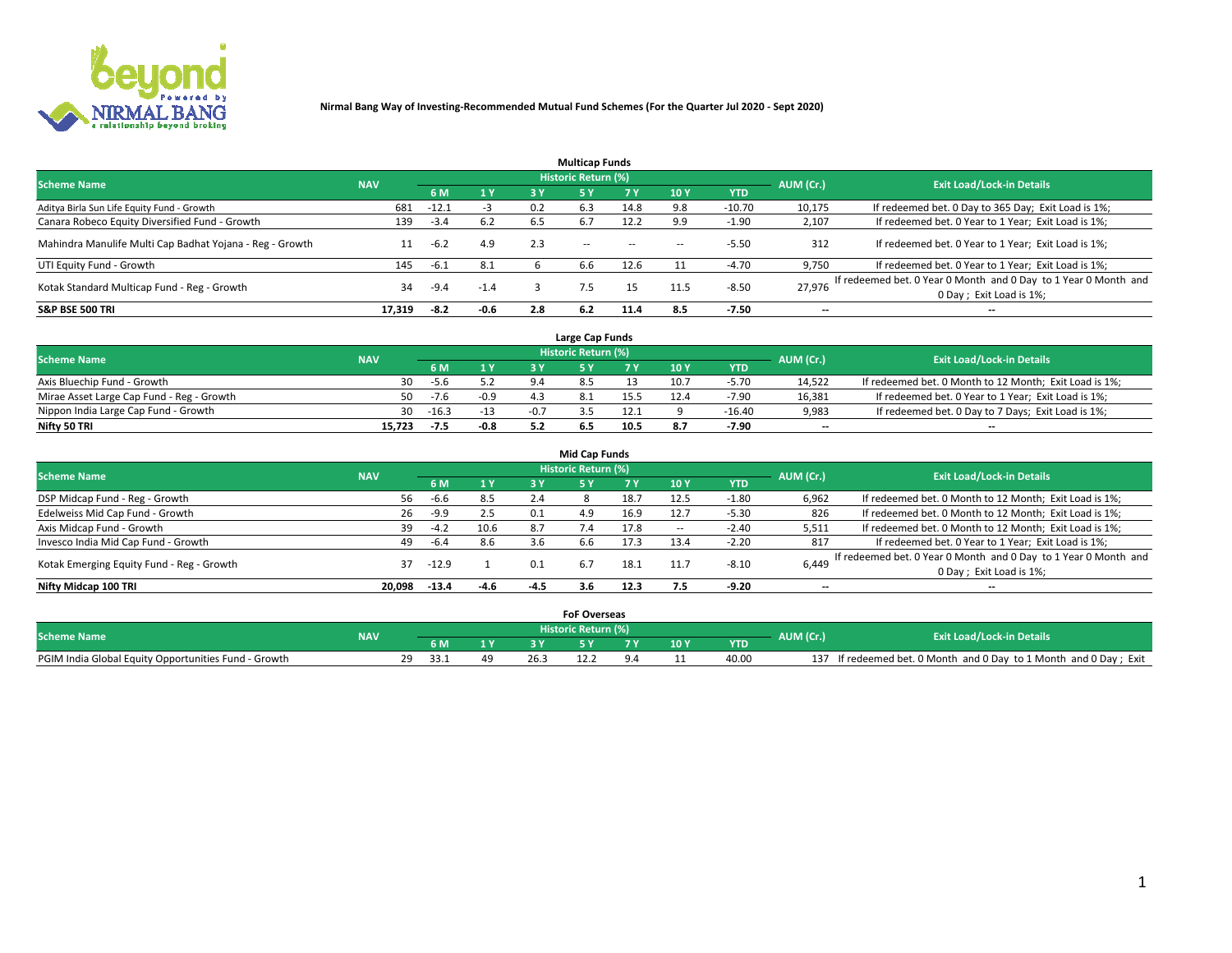

| Large & Midcap                                   |            |         |        |     |                            |      |      |          |                          |                                                      |  |  |  |  |
|--------------------------------------------------|------------|---------|--------|-----|----------------------------|------|------|----------|--------------------------|------------------------------------------------------|--|--|--|--|
| <b>Scheme Name</b>                               | <b>NAV</b> |         |        |     | <b>Historic Return (%)</b> |      |      |          | AUM (Cr.)                | <b>Exit Load/Lock-in Details</b>                     |  |  |  |  |
|                                                  |            | 6 M     | 1 Y    | 3 Y |                            | 7 V  | 10Y  | YTD      |                          |                                                      |  |  |  |  |
| Mirae Asset Emerging Bluechip Fund - Growth      | 55         | $-6.3$  | 5.6    |     | -1.9                       | 23.2 | 18.2 | $-4.60$  | 9,834                    | If redeemed bet. 0 Year to 1 Year; Exit Load is 1%;  |  |  |  |  |
| Canara Robeco Emerging Equities - Growth         | 94         |         | 5.4    |     | 8.5                        | 21.4 | 15.3 | $-2.90$  | 5,162                    | If redeemed bet. 0 Year to 1 Year; Exit Load is 1%;  |  |  |  |  |
| Principal Emerging Bluechip Fund - Growth        | 102        | $-8.0$  |        |     | $\sqrt{.4}$                | 18.2 | 12.5 | $-5.60$  | 1,918                    | If redeemed bet. 0 Day to 365 Days; Exit Load is 1%; |  |  |  |  |
| Invesco India Growth Opportunities Fund - Growth | 33         | -9.9    | 1.3    |     | 6.3                        |      | 10.4 | $-8.60$  | 2,498                    | If redeemed bet. 0 Year to 1 Year; Exit Load is 1%;  |  |  |  |  |
| Sundaram Large and Mid Cap Fund - Reg - Growth   | 32         | $-14.7$ | $-2.9$ | 2.1 | .6.2                       | 13.3 | 8.6  | $-12.80$ | 1,113                    | If redeemed bet. 0 Day to 365 Days; Exit Load is 1%; |  |  |  |  |
| NIFTY Large Midcap 250 TRI                       | 6.884      | -9.1    | $-0.2$ | 1.9 | 6.6                        | 13.3 | 0 A  | -7.20    | $\overline{\phantom{a}}$ | $- -$                                                |  |  |  |  |

|                                                     |            |        |        | <b>Focused Funds</b>       |      |        |            |                          |                                                        |
|-----------------------------------------------------|------------|--------|--------|----------------------------|------|--------|------------|--------------------------|--------------------------------------------------------|
| <b>Scheme Name</b>                                  | <b>NAV</b> |        |        | <b>Historic Return (%)</b> |      |        |            | AUM (Cr.)                | <b>Exit Load/Lock-in Details</b>                       |
|                                                     |            | 6 M    | 1 Y    |                            |      | 10 Y   | <b>YTD</b> |                          |                                                        |
| Axis Focused 25 Fund - Growth                       | 28         | $-8.6$ | 3.6    |                            | 13.5 | $\sim$ | $-8.30$    | 10,399                   | If redeemed bet. 0 Month to 12 Month; Exit Load is 1%; |
| ICICI Prudential Focused Equity Fund - Ret - Growth | 30         | 0.9    | 1.6    |                            | 10.4 |        | 3.00       | 681                      | If redeemed bet. 0 Year to 1 Year; Exit Load is 1%;    |
| SBI Focused Equity Fund - Growth                    | 142        | $-9.5$ |        |                            |      |        | $-7.30$    | 8,962                    | If redeemed bet. 0 Year to 1 Year; Exit Load is 1%;    |
| S&P BSE 500 TRI                                     | 17.319     | -8.2   | $-0.6$ |                            |      |        | $-7.50$    | $\overline{\phantom{a}}$ | $- -$                                                  |

|                              |            |          |         |                     | <b>Small Cap Funds</b> |      |                 |            |           |                                                     |
|------------------------------|------------|----------|---------|---------------------|------------------------|------|-----------------|------------|-----------|-----------------------------------------------------|
| <b>Scheme Name</b>           | <b>NAV</b> |          |         | Historic Return (%) |                        |      |                 |            | AUM (Cr.) | <b>Exit Load/Lock-in Details</b>                    |
|                              |            | 6 M      | 1 Y     |                     |                        |      | 10 <sub>Y</sub> | <b>YTD</b> |           |                                                     |
| HDFC Small Cap Fund - Growth |            | $-18.3$  | $-16.3$ | $-4.6$              | 4.6                    | 11.6 |                 | $-13.90$   | 7,511     | If redeemed bet. 0 Year to 1 Year; Exit Load is 1%; |
| SBI Small Cap Fund - Growth  |            | - - 9. 7 |         |                     |                        |      |                 | $-4.60$    | 3,917     | If redeemed bet. 0 Year to 1 Year; Exit Load is 1%; |
| Nifty Smallcap 100 TRI       | 6.088      | $-20.6$  | $-13.4$ | $-13.1$             | -1.,                   |      |                 | $-15.00$   | $-$       | $- -$                                               |

| ELSS Schemes (Tax Saving u/s 80-C)           |            |        |        |                            |           |        |                          |            |                          |                                  |  |  |  |
|----------------------------------------------|------------|--------|--------|----------------------------|-----------|--------|--------------------------|------------|--------------------------|----------------------------------|--|--|--|
| <b>Scheme Name</b>                           | <b>NAV</b> |        |        | <b>Historic Return (%)</b> |           |        |                          |            | AUM (Cr.)                | <b>Exit Load/Lock-in Details</b> |  |  |  |
|                                              |            | - 6 M  | 1Y     | 73 Y                       | <b>5Y</b> | 7 Y    | 10 Y                     | <b>YTD</b> |                          |                                  |  |  |  |
| Aditya Birla Sun Life Tax Relief 96 - Growth | 30         | $-6.3$ | 3.4    |                            |           | 14.8   | 10                       | $-5.60$    | 10,101                   | Nil                              |  |  |  |
| Axis Long Term Equity Fund - Growth          | 45         | $-9.5$ | 1.6    | 57                         |           | 16.6   | 14.4                     | $-9.20$    | 20,292                   | Nil                              |  |  |  |
| Canara Robeco Equity Tax Saver Fund - Growth | 68         | $-1.3$ | 6.8    | 6.8                        |           |        | 10.3                     | $-0.80$    | 992                      | Nil                              |  |  |  |
| Invesco India Tax Plan - Growth              | 51         | $-5.5$ | 4.6    | 4.7                        | 6.7       | 14.9   | 11.6                     | $-4.60$    | 997                      | Nil                              |  |  |  |
| Mirae Asset Tax Saver Fund - Reg - Growth    | 18         | $-6.7$ | 2.6    | 5.8                        | $- -$     | $\sim$ | $\overline{\phantom{a}}$ | $-5.70$    | 3,538                    | Nil                              |  |  |  |
| S&P BSE 200 TRI                              | 5,630      | $-7.7$ | $-0.2$ | 3.9                        | 6.6       | 11.4   | 8.8                      | $-7.40$    | $\overline{\phantom{a}}$ | $- -$                            |  |  |  |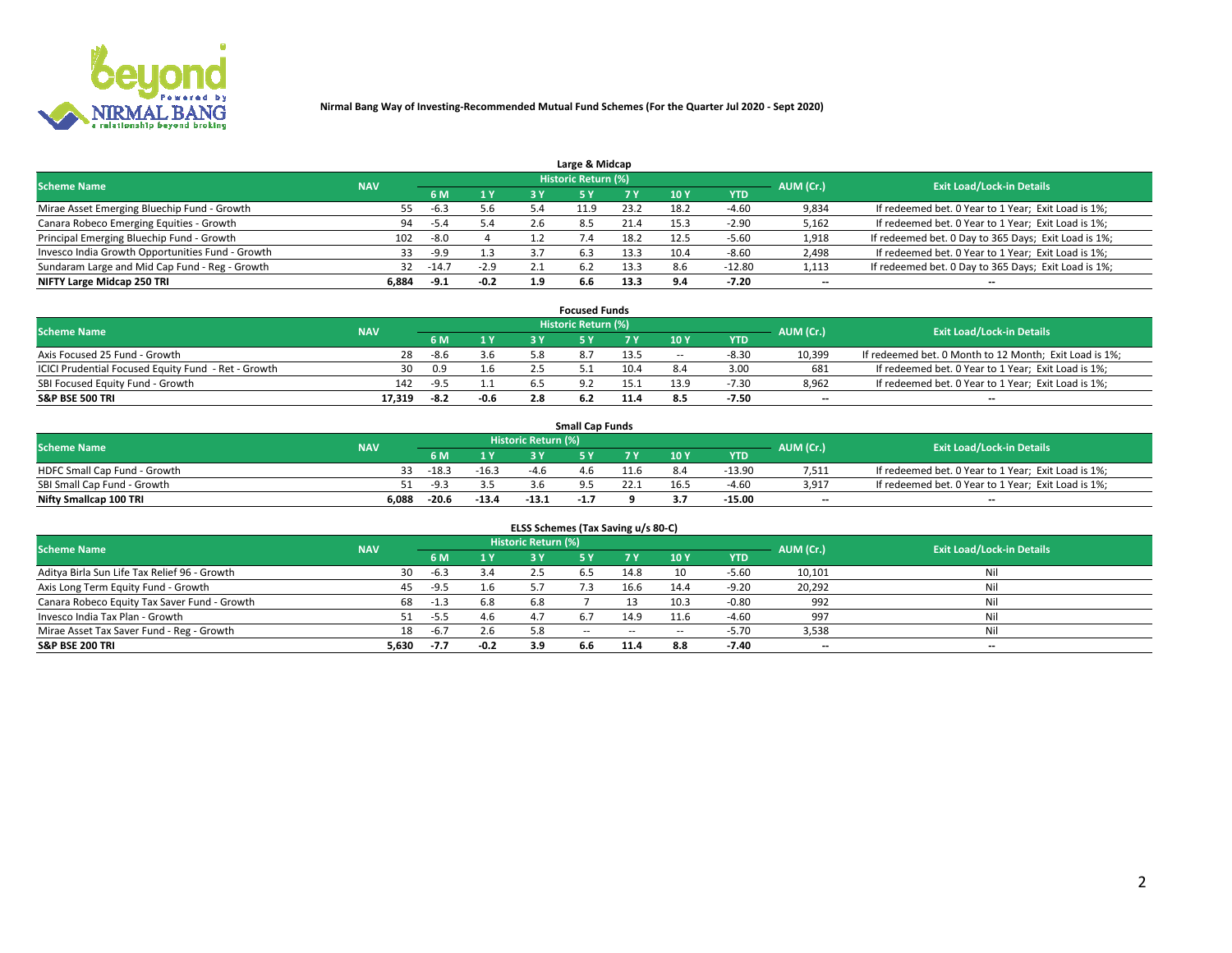

|                                                        |            |            |        |                            | <b>Solution Oriented</b> |      |                          |            |                          |                                                                             |
|--------------------------------------------------------|------------|------------|--------|----------------------------|--------------------------|------|--------------------------|------------|--------------------------|-----------------------------------------------------------------------------|
| <b>Scheme Name</b>                                     | <b>NAV</b> |            |        | <b>Historic Return (%)</b> |                          |      |                          |            | AUM (Cr.)                | <b>Exit Load/Lock-in Details</b>                                            |
|                                                        |            | <b>6 M</b> | 1 Y    | 3 ۷                        |                          |      | 10Y                      | <b>YTD</b> |                          |                                                                             |
|                                                        |            |            |        |                            |                          |      |                          |            |                          | If redeemed bet. 0 Year to 1 Year; Exit Load is 3%; If redeemed bet.        |
| <b>HDFC Childrens Gift Fund</b>                        | 121        | $-4.2$     |        |                            | 7.3                      | 13.2 | 12.2                     | $-2.70$    |                          | 3,022 1 Year to 2 Year; Exit Load is 2%; If redeemed bet. 2 Year to 3 Year; |
|                                                        |            |            |        |                            |                          |      |                          |            |                          | Exit Load is 1%:                                                            |
| Tata Retirement Savings Fund - Moderate Plan - Reg     | 31         | $-3.8$     | 6.3    | 3.9                        | 7.9                      | 14.5 |                          | $-3.00$    | 1,087                    | If redeemed bet. 0 Month to 61 Month; Exit Load is 1%;                      |
| Tata Retirement Savings Fund - Progressive Plan - Reg  | 29         | -6.4       | 4.7    | 3.8                        | 8.8                      | 14   | $\overline{\phantom{a}}$ | $-5.50$    | 728                      | If redeemed bet. 0 Month to 61 Month; Exit Load is 1%;                      |
| Tata Retirement Savings Fund - Reg - Conservative Plan | 22         | 3.7        | 8.6    | 5.5                        |                          |      | -                        | 4.20       | 138                      | If redeemed bet. 0 Month to 61 Month; Exit Load is 1%;                      |
| S&P BSE 200 TRI                                        | 5,630      | $-7.7$     | $-0.2$ | 3.9                        | 6.6                      | 11.4 | 8.8                      | $-7.40$    | $\overline{\phantom{a}}$ | $- -$                                                                       |

|                                                    |            |        |                |                     | <b>Index Fund</b> |      |      |            |                          |                                                      |
|----------------------------------------------------|------------|--------|----------------|---------------------|-------------------|------|------|------------|--------------------------|------------------------------------------------------|
| <b>Scheme Name</b>                                 | <b>NAV</b> |        |                | Historic Return (%) |                   |      |      |            | AUM (Cr.)                | <b>Exit Load/Lock-in Details</b>                     |
|                                                    |            |        | $\sqrt{1}$ $V$ | 2 V                 |                   | 7 V  | 10 Y | <b>YTD</b> |                          |                                                      |
| HDFC Index Fund-NIFTY 50 Plan                      | 102        | $-8.1$ | $-1.7$         |                     |                   |      |      | $-8.60$    | 1,622                    | If redeemed bet. 0 Day to 3 Day; Exit Load is 0.25%; |
| ICICI Prudential Nifty Next 50 Index Fund - Growth |            | -7.8   | -1.1           |                     |                   |      |      | $-6.90$    | 729                      | Nil                                                  |
| UTI Nifty Index Fund - Growth                      |            | $-7.9$ |                |                     |                   |      |      | $-8.3C$    | 2,362                    | Nil                                                  |
| Nifty 50 TRI                                       | 15.723     | -7.5   | $-0.8$         |                     |                   | 10.5 |      | -7.90      | $\overline{\phantom{a}}$ | $- -$                                                |

|                                       |            |        |        |                            | <b>Contra/Value Fund</b> |      |      |            |                          |                                                     |
|---------------------------------------|------------|--------|--------|----------------------------|--------------------------|------|------|------------|--------------------------|-----------------------------------------------------|
| <b>Scheme Name</b>                    | <b>NAV</b> |        |        | <b>Historic Return (%)</b> |                          |      |      |            | AUM (Cr.)                | <b>Exit Load/Lock-in Details</b>                    |
|                                       |            |        | 1 V    |                            |                          |      | 10 Y | <b>YTD</b> |                          |                                                     |
| Invesco India Contra Fund - Growth    | 48         | - 3    |        |                            |                          |      | 11.6 | 1.40       | 4,662                    | If redeemed bet. 0 Year to 1 Year; Exit Load is 1%; |
| UTI Value Opportunities Fund - Growth | 61         | $-7.9$ | 2.6    |                            |                          |      |      | $-6.00$    | 4,017                    | If redeemed bet. 0 Year to 1 Year; Exit Load is 1%; |
| <b>S&amp;P BSE 500 TRI</b>            | 17.319     | -8.2   | $-0.6$ |                            |                          | 11.4 |      | $-7.50$    | $\overline{\phantom{a}}$ | $- -$                                               |

| Sector/Thematic                                                           |            |         |         |                     |     |      |                          |            |           |                                                                              |  |  |  |  |
|---------------------------------------------------------------------------|------------|---------|---------|---------------------|-----|------|--------------------------|------------|-----------|------------------------------------------------------------------------------|--|--|--|--|
| <b>Scheme Name</b>                                                        | <b>NAV</b> |         |         | Historic Return (%) |     |      |                          |            | AUM (Cr.) | <b>Exit Load/Lock-in Details</b>                                             |  |  |  |  |
|                                                                           |            | 6 M     | 1Y      | 3 Y                 | 5 Y |      | 10Y                      | <b>YTD</b> |           |                                                                              |  |  |  |  |
| Canara Robeco Consumer Trends Fund - Reg - Growth                         | 41         | $-4.7$  | 8.6     |                     | 8.5 | 14.6 | 12.1                     | $-4.00$    | 372       | If redeemed bet. 0 Year to 1 Year; Exit Load is 1%;                          |  |  |  |  |
| Mirae Asset Great Consumer Fund - Growth                                  | 34         | $-11.6$ | 3.4     | 4.9                 | 8.4 | 14.5 | $\overline{\phantom{a}}$ | $-9.10$    | 940       | If redeemed bet. 0 Year to 1 Year; Exit Load is 1%;                          |  |  |  |  |
| <b>ICICI Prudential Technology Fund - Growth</b>                          | 64         | 5.5     | 9.6     | 16.2                | 9.1 | 16.5 | 14.9                     | 10.60      | 379       | If redeemed bet. 0 Day to 15 Day; Exit Load is 1%;                           |  |  |  |  |
| Nippon India Pharma Fund - Growth                                         | 195        | 24.2    | 37.7    | 13.2                | 6.9 | 15.1 | 13.9                     | 28.00      | 3,093     | If redeemed bet. 0 Month and 0 Day to 1 Month and 0 Day; Exit<br>Load is 1%: |  |  |  |  |
| BNP Paribas India Consumption Fund - Reg - Growth                         |            | $-4.9$  | 10.1    | $\sim$ $-$          |     |      |                          | $-2.30$    | 525       | If redeemed bet. 0 Month to 12 Month; Exit Load is 1%;                       |  |  |  |  |
| ICICI Prudential Banking and Financial Services Fund - Retail -<br>Growth | 52         | -25.9   | $-20.4$ | $-4.4$              | 5.9 | 14.1 | 11.8                     | $-25.80$   | 2,538     | If redeemed bet. 0 Day to 15 Day; Exit Load is 1%;                           |  |  |  |  |
| <b>S&amp;P BSE 500 TRI</b>                                                | 17.319     | $-8.2$  | -0.6    | 2.8                 | 6.2 | 11.4 | 8.5                      | $-7.50$    | --        | $- -$                                                                        |  |  |  |  |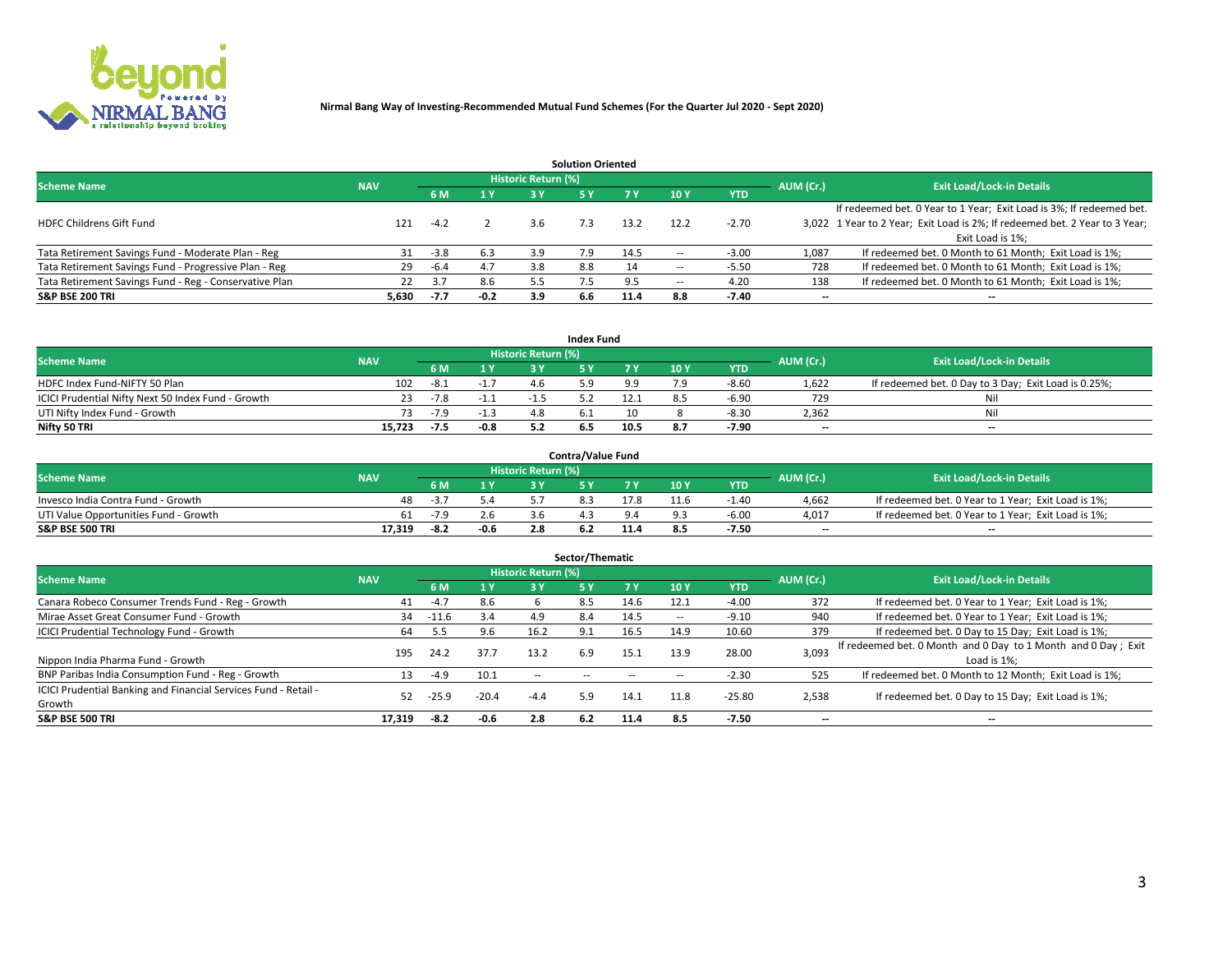

| <b>Dynamic Asset Allocation Funds</b>                   |                                                         |        |        |     |     |      |        |            |                          |                                                          |  |  |  |  |
|---------------------------------------------------------|---------------------------------------------------------|--------|--------|-----|-----|------|--------|------------|--------------------------|----------------------------------------------------------|--|--|--|--|
|                                                         | Historic Return (%)<br><b>Scheme Name</b><br><b>NAV</b> |        |        |     |     |      |        |            |                          |                                                          |  |  |  |  |
|                                                         |                                                         | 6 M    | 1 Y    | 2 V |     |      | 10Y    | <b>YTD</b> | AUM (Cr.)                | <b>Exit Load/Lock-in Details</b>                         |  |  |  |  |
| ICICI Prudential Balanced Advantage Fund - Reg - Growth |                                                         | -3.1   | 4.3    |     |     | 11.6 | 10.8   | $-2.70$    | 25,409                   | If redeemed bet. 0 Year to 1 Year; Exit Load is 1%;      |  |  |  |  |
| Invesco India Dynamic Equity Fund - Growth              | 30                                                      | -1.8   | 2.5    |     |     |      | 0. O   | $-1.80$    | 741                      | If redeemed bet. 0 Month to 3 Month; Exit Load is 0.25%; |  |  |  |  |
| Nippon India Balanced Advantage Fund - Growth           | 91                                                      | $-3.9$ | 0.9    | 3.3 |     | 10.8 | 9.1    | $-3.00$    | 2,782                    | If redeemed bet. 0 Month to 12 Month; Exit Load is 1%;   |  |  |  |  |
| SBI Dynamic Asset Allocation Fund - Reg - Growth        |                                                         | $-4.5$ | $-0.3$ |     | 5.5 | --   | $\sim$ | $-4.90$    | 576                      | If redeemed bet. 0 Month to 12 Month; Exit Load is 1%;   |  |  |  |  |
| NIFTY 50 Hybrid Composite Debt 65:35 Index              | 10.492                                                  | $-0.5$ | 5.3    | 7.1 |     | 10.5 | 9.1    | $-0.70$    | $\overline{\phantom{a}}$ |                                                          |  |  |  |  |

| <b>Hybrid Aggressive</b>                        |            |        |        |                     |            |           |                                  |            |                          |                                                        |  |  |  |  |
|-------------------------------------------------|------------|--------|--------|---------------------|------------|-----------|----------------------------------|------------|--------------------------|--------------------------------------------------------|--|--|--|--|
| <b>Scheme Name</b>                              | <b>NAV</b> |        |        | Historic Return (%) |            | AUM (Cr.) | <b>Exit Load/Lock-in Details</b> |            |                          |                                                        |  |  |  |  |
|                                                 |            | 6 M    | 1 Y    | 2 V                 |            | 7 V       | 10Y                              | <b>YTD</b> |                          |                                                        |  |  |  |  |
| Canara Robeco Equity Hybrid Fund - Growth       | 169        | -0.5   | 8.1    | 6.4                 |            | 13.6      |                                  | 0.60       | 3,041                    | If redeemed bet. 0 Year to 1 Year; Exit Load is 1%;    |  |  |  |  |
| SBI Equity Hybrid Fund - Growth                 | 139        | -5.6   | 2.3    |                     |            | 13.5      | 10.6                             | $-4.90$    | 30,192                   | If redeemed bet. 0 Month to 12 Month; Exit Load is 1%; |  |  |  |  |
| Mirae Asset Hybrid - Equity Fund - Reg - Growth |            | $-3.7$ | 2.1    | 5.4                 | $\sim$ $-$ | $\sim$    | --                               | $-3.80$    | 3,468                    | If redeemed bet. 0 Year to 1 Year; Exit Load is 1%;    |  |  |  |  |
| ICICI Prudential Equity & Debt Fund - Growth    | 128        | $-9.1$ | $-4.6$ |                     |            | 12.5      |                                  | $-8.90$    | 17,615                   | If redeemed bet. 0 Year to 1 Year; Exit Load is 1%;    |  |  |  |  |
| NIFTY 50 Hybrid Composite Debt 65:35 Index      | 10.492     | $-0.5$ | 5.3    |                     |            | 10.5      | $\bullet$                        | -0.70      | $\overline{\phantom{a}}$ | $- -$                                                  |  |  |  |  |

| <b>Arbitrage Fund</b>                      |            |     |     |                     |  |    |        |      |           |                                                          |  |  |  |  |
|--------------------------------------------|------------|-----|-----|---------------------|--|----|--------|------|-----------|----------------------------------------------------------|--|--|--|--|
| <b>Scheme Name</b>                         | <b>NAV</b> |     |     | Historic Return (%) |  |    |        |      | AUM (Cr.) | <b>Exit Load/Lock-in Details</b>                         |  |  |  |  |
|                                            |            | 1 M | 3 M |                     |  |    |        | YTD  |           |                                                          |  |  |  |  |
| IDFC Arbitrage Fund - Reg - Growth         | 25         |     |     |                     |  |    |        | 4.20 | 8,237     | If redeemed bet. 0 Month to 1 Month; Exit Load is 0.25%; |  |  |  |  |
| Kotak Equity Arbitrage Fund - Reg - Growth | 28         | 1 ດ |     | 48                  |  |    |        | 4.90 | 15,854    | If redeemed bet. 0 Day to 30 Day; Exit Load is 0.25%;    |  |  |  |  |
| Tata Arbitrage Fund - Reg - Growth         |            | L.9 |     | 5.8                 |  | -- | $\sim$ | 5.80 | 2,062     | If redeemed bet. 0 Day to 30 Day; Exit Load is 0.25%;    |  |  |  |  |
| Nippon India Arbitrage Fund - Growth       | 20         |     |     | 49                  |  |    |        | 5.00 | 7.847     | If redeemed bet. 0 Month to 1 Month; Exit Load is 0.25%; |  |  |  |  |

| <b>Overnight Fund</b>                               |            |     |     |                     |     |     |            |                 |                          |                                  |  |  |  |  |
|-----------------------------------------------------|------------|-----|-----|---------------------|-----|-----|------------|-----------------|--------------------------|----------------------------------|--|--|--|--|
| <b>Scheme Name</b>                                  | <b>NAV</b> |     |     | Historic Return (%) |     |     | <b>YTM</b> | Avg             | AUM (Cr.)                | <b>Exit Load/Lock-in Details</b> |  |  |  |  |
|                                                     |            | 1W  | 2 W | 1 M                 | ЗM  |     |            | <b>Maturity</b> |                          |                                  |  |  |  |  |
| Aditya Birla Sun Life Overnight Fund - Reg - Growth | 1,088      | 2.9 | 2.9 | 2.8                 | 2.9 |     | 3.1        |                 | 7,621                    | Nil                              |  |  |  |  |
| HDFC Overnight Fund - Growth                        | 2,980      |     | 2.9 | 2.8                 | 2.8 |     | 3.14       | 0.00            | 13,989                   | Nil                              |  |  |  |  |
| ICICI Prudential Overnight Fund - Reg - Growth      | 109        |     | 2.9 | 2.8                 |     |     | 3.12       |                 | 10,011                   | Nil                              |  |  |  |  |
| Nippon India Overnight Fund - Reg - Growth          | 108        | 3.0 |     | 2.9                 |     |     | 3.09       | 0.00            | 5,363                    | Nil                              |  |  |  |  |
| Kotak Overnight Fund - Reg - Growth                 | 1,074      | 2.9 | 2.9 | 2.8                 | 2.8 |     | 3.14       |                 | 6,183                    | Nil                              |  |  |  |  |
| <b>CRISIL Liquid Fund Index</b>                     | $- -$      | 3.7 | 3.9 | 3.9                 | 4.5 | 5.6 | --         | --              | $\overline{\phantom{a}}$ | $- -$                            |  |  |  |  |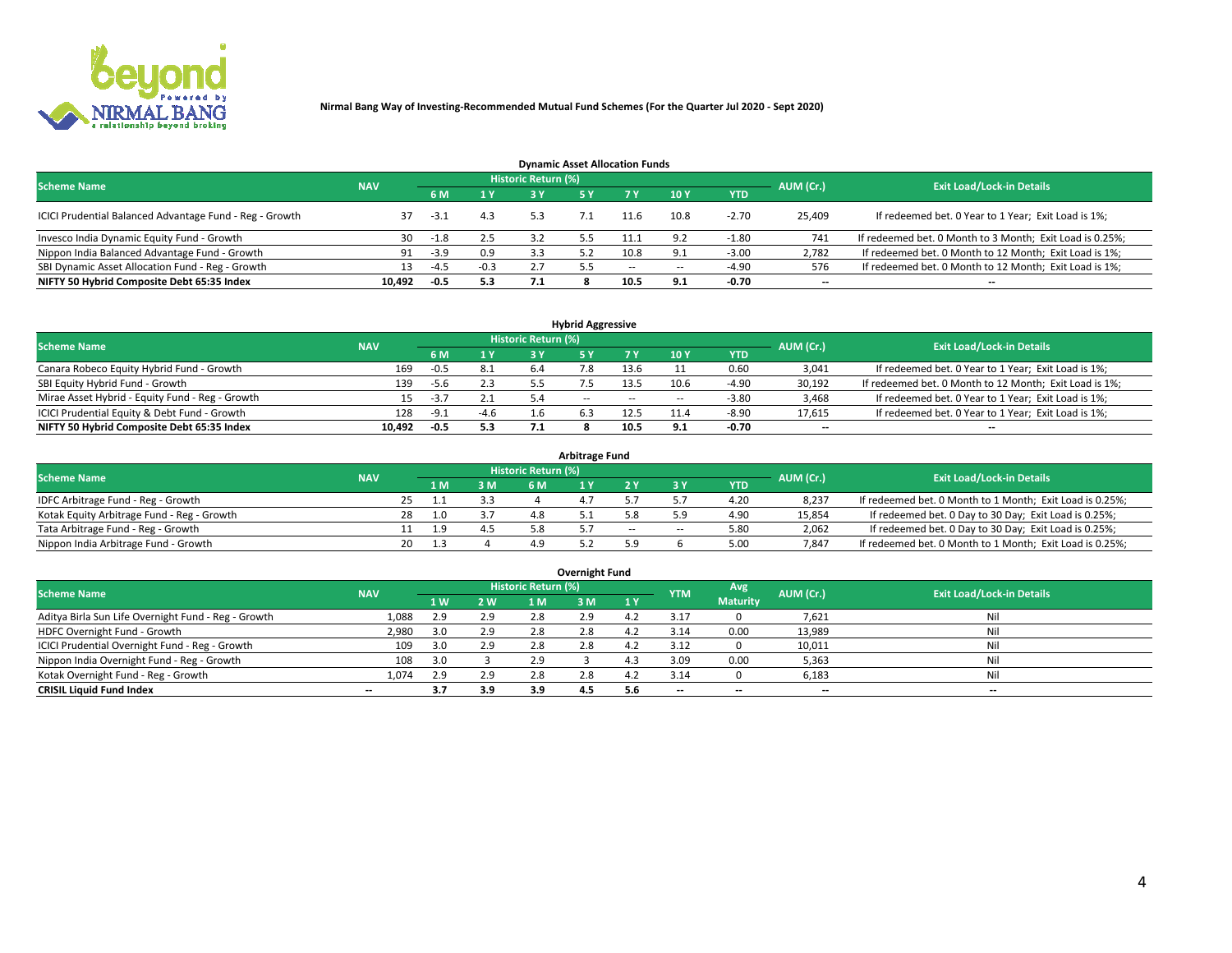

| <b>Liquid Funds</b>                              |            |     |            |     |           |                                  |         |                 |        |               |  |  |  |  |
|--------------------------------------------------|------------|-----|------------|-----|-----------|----------------------------------|---------|-----------------|--------|---------------|--|--|--|--|
| <b>Scheme Name</b>                               | <b>NAV</b> |     | <b>YTM</b> | Avg | AUM (Cr.) | <b>Exit Load/Lock-in Details</b> |         |                 |        |               |  |  |  |  |
|                                                  |            | 4W  | 2 W        | 1 M | M         | 1 Y                              |         | <b>Maturity</b> |        |               |  |  |  |  |
| Aditya Birla Sun Life Liquid Fund - Reg - Growth | 322        | 3.0 | 3.4        |     |           |                                  | 3.67    | 0.14            | 36,679 | *Ref Footnote |  |  |  |  |
| ICICI Prudential Liquid Fund - Reg - Growth      | 297        | 3.0 | 3.2        | 3.4 | 4.2       |                                  | 3.63154 | 0.12            | 57,335 | *Ref Footnote |  |  |  |  |
| Kotak Liquid Fund - Reg - Growth                 | 4,054      | 2.9 | 3.2        |     |           |                                  | 3.43    | 0.12            | 36,040 | *Ref Footnote |  |  |  |  |
| Nippon India Liquid Fund - Growth                | 4,892      | 3.0 | 3.2        |     | 4.2       |                                  | 3.57    | 0.15            | 30,604 | *Ref Footnote |  |  |  |  |
| Mahindra Manulife Liquid Fund - Reg - Growth     | 1,300      | 3.1 | 3.3        | 3.5 | 4.1       |                                  | 3.61    | 0.15            | 2,144  | *Ref Footnote |  |  |  |  |
| <b>CRISIL Liquid Fund Index</b>                  | $- -$      | 3.7 | 3.9        | 3.9 | 4.5       | 5.6                              | --      | $- -$           | --     | $- -$         |  |  |  |  |

| <b>Ultra Short Fund</b>                      |            |     |     |                            |     |       |            |                 |                          |                                  |  |  |  |
|----------------------------------------------|------------|-----|-----|----------------------------|-----|-------|------------|-----------------|--------------------------|----------------------------------|--|--|--|
| <b>Scheme Name</b>                           | <b>NAV</b> |     |     | <b>Historic Return (%)</b> |     |       | <b>YTM</b> | Avg             | AUM (Cr.)                | <b>Exit Load/Lock-in Details</b> |  |  |  |
|                                              |            | 1 M | 3 M | 6 M                        |     |       |            | <b>Maturity</b> |                          |                                  |  |  |  |
| HDFC Ultra Short Term Fund - Reg - Growth    |            | 7.8 |     |                            |     | $- -$ |            | 0.44            | 7.697                    | Ni                               |  |  |  |
| L&T Ultra Short Term Fund - Growth           | 34         | 49  |     |                            |     |       |            | 0.45            | 1,960                    | Ni                               |  |  |  |
| <b>NIFTY Ultra Short Duration Debt Index</b> | 4,147      |     | 6.3 |                            | 6.9 | כ.,   | $-$        | $- -$           | $\overline{\phantom{a}}$ | $-$                              |  |  |  |

| <b>Money Market Fund</b>                                |            |     |     |                     |     |       |                          |                 |                          |                                  |  |  |  |  |
|---------------------------------------------------------|------------|-----|-----|---------------------|-----|-------|--------------------------|-----------------|--------------------------|----------------------------------|--|--|--|--|
| <b>Scheme Name</b>                                      | <b>NAV</b> |     |     | Historic Return (%) |     |       | <b>YTM</b>               | Avg             | AUM (Cr.)                | <b>Exit Load/Lock-in Details</b> |  |  |  |  |
|                                                         |            | 1 M | 3 M | 6 M                 |     | 3 Y   |                          | <b>Maturity</b> |                          |                                  |  |  |  |  |
| Aditya Birla Sun Life Money Manager Fund - Reg - Growth | 277        |     | 9.2 | 8.6                 |     | 7.9   | 4.45                     | 0.58            | 9,214                    | Nil                              |  |  |  |  |
| HDFC Money Market Fund - Growth                         | 4.302      | 7.0 | 9.3 | 87                  |     |       | 4.53                     | 0.64            | 8,422                    | Nil                              |  |  |  |  |
| Tata Money Market Fund - Reg - Growth                   | 3,538      | 6.6 | 8.6 |                     |     |       | 4.59                     | 0.52            | 424                      | Nil                              |  |  |  |  |
| <b>CRISIL Liquid Fund Index</b>                         | $- -$      | 3.9 | 4.5 |                     | 5.6 | $- -$ | $\overline{\phantom{a}}$ | $- -$           | $\overline{\phantom{a}}$ | $- -$                            |  |  |  |  |

|                                       |            |      |      |                            | <b>Short Term Fund</b> |      |            |                 |           |                                  |
|---------------------------------------|------------|------|------|----------------------------|------------------------|------|------------|-----------------|-----------|----------------------------------|
| <b>Scheme Name</b>                    | <b>NAV</b> |      |      | <b>Historic Return (%)</b> |                        |      | <b>YTM</b> | Avg             | AUM (Cr.) | <b>Exit Load/Lock-in Details</b> |
|                                       |            | l M  | 3 M  |                            |                        | 3 Y. |            | <b>Maturity</b> |           |                                  |
| HDFC Short Term Debt Fund - Growth    | 24         | 24.0 | 18.7 |                            | 11.8                   | 8.8  |            | 3.46            | 11.138    | Nıl                              |
| Nippon India Short Term Fund - Growth | 30         | 17.0 | 13.8 | 11.6                       |                        |      | 5.86       | 2.75            | 6.825     | Nil                              |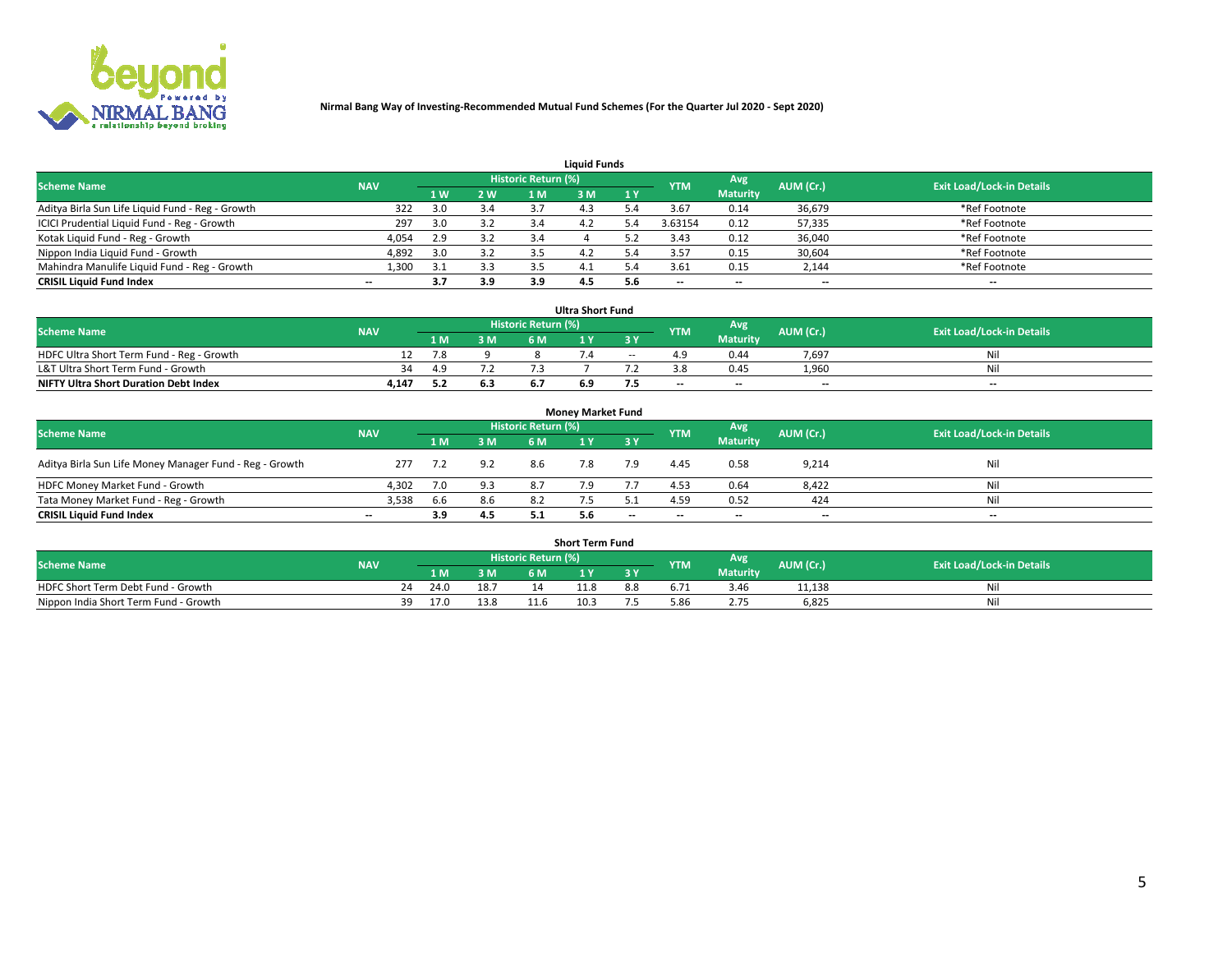

| <b>Low Duration Fund</b>                  |            |      |      |                     |           |     |                  |                 |           |                                  |  |  |  |  |
|-------------------------------------------|------------|------|------|---------------------|-----------|-----|------------------|-----------------|-----------|----------------------------------|--|--|--|--|
| <b>Scheme Name</b>                        | <b>NAV</b> |      |      | Historic Return (%) |           |     | <b>YTM</b>       | Avg             | AUM (Cr.) | <b>Exit Load/Lock-in Details</b> |  |  |  |  |
|                                           |            | L M. | 3 M  |                     |           | 3 Y |                  | <b>Maturity</b> |           |                                  |  |  |  |  |
| Axis Treasury Advantage Fund - Growth     | 2.332      | 10.9 |      |                     | $\circ$ - |     |                  | 1.06            | 4,955     | Nil                              |  |  |  |  |
| Canara Robeco Savings Fund - Reg - Growth |            | -8.1 | 9.6  |                     |           |     | 4.1 <sup>2</sup> | 1.04            | 1,049     | Nil                              |  |  |  |  |
| IDFC Low Duration Fund - Reg - Growth     | 30         | 10.0 | 10.4 |                     | 8.4       |     | 4.17             | 1.01            | 4,575     | Nil                              |  |  |  |  |

| <b>Banking &amp; PSU Bond Funds</b>                 |            |    |      |      |                     |  |           |            |                 |           |                                  |  |  |  |
|-----------------------------------------------------|------------|----|------|------|---------------------|--|-----------|------------|-----------------|-----------|----------------------------------|--|--|--|
| <b>Scheme Name</b>                                  | <b>NAV</b> |    |      |      | Historic Return (%) |  |           | <b>YTM</b> | Avg             | AUM (Cr.) | <b>Exit Load/Lock-in Details</b> |  |  |  |
|                                                     |            |    | 1 M. | 3 M  | 6 M                 |  | <b>AV</b> |            | <b>Maturity</b> |           |                                  |  |  |  |
| HDFC Banking and PSU Debt Fund - Reg - Growth       |            |    | 20.7 | 16.9 | 12.9                |  | 8.4       | 6.41       | 3.33            | 6.416     | Ni                               |  |  |  |
| Kotak Banking and PSU Debt Fund - Reg - Growth      |            | 49 | 21.0 | 17.7 |                     |  |           | 6.11       | 4.73            | 7.146     | Ni                               |  |  |  |
| Nippon India Banking & PSU Debt Fund - Reg - Growth |            | 16 | 15.8 | 17.2 | 14.7                |  |           |            | 3.27            | 5,211     | Ni                               |  |  |  |

| <b>Corporate Bond Funds</b>                         |            |      |      |                            |      |  |            |          |           |                                                         |  |  |  |  |
|-----------------------------------------------------|------------|------|------|----------------------------|------|--|------------|----------|-----------|---------------------------------------------------------|--|--|--|--|
| <b>Scheme Name</b>                                  | <b>NAV</b> |      |      | <b>Historic Return (%)</b> |      |  | <b>YTM</b> | Avg      | AUM (Cr.) | <b>Exit Load/Lock-in Details</b>                        |  |  |  |  |
|                                                     |            |      | 3 M  | 6 M                        |      |  |            | Maturity |           |                                                         |  |  |  |  |
| ICICI Prudential Corporate Bond Fund - Reg - Growth |            | 21.0 | 19.3 |                            |      |  |            | 3.60     | 15.799    | Nil                                                     |  |  |  |  |
| L&T Triple Ace Bond Fund - Reg - Growth             | 56         | 25.1 | 22.3 | 19.2                       |      |  |            | 8.15     | 3,871     | If redeemed bet. 0 Month to 3 Month; Exit Load is 0.5%; |  |  |  |  |
| Kotak Corporate Bond Fund - Std - Growth            | 2.813      |      | 15.6 | 11 0                       | 10.5 |  | 5.33       | 2.09     | 4.607     | Nil                                                     |  |  |  |  |

| <b>Credit Risk Fund</b>                    |            |     |      |      |                     |      |     |            |                 |           |                                                           |  |  |
|--------------------------------------------|------------|-----|------|------|---------------------|------|-----|------------|-----------------|-----------|-----------------------------------------------------------|--|--|
| <b>Scheme Name</b>                         | <b>NAV</b> |     |      |      | Historic Return (%) |      |     | <b>YTM</b> | Avg             | AUM (Cr.) | <b>Exit Load/Lock-in Details</b>                          |  |  |
|                                            |            |     | 1 M  | 3 M  | 6 M                 |      | 3 Y |            | <b>Maturity</b> |           |                                                           |  |  |
| ICICI Prudential Credit Risk Fund - Growth |            | 23  | 25.3 | 12.7 | 9.9                 | 10.3 | 7.9 | 8.96       | 2.41            | 6,562     | If redeemed bet. 0 Year to 1 Year; Exit Load is 1%;       |  |  |
| HDFC Credit Risk Debt Fund - Reg - Growth  |            |     | 29.2 | 15.6 | 9.9                 |      |     | 10.05      | 3.02            | 6,309     | If redeemed bet. 0 Month to 12 Month; Exit Load is 1%; If |  |  |
|                                            |            |     |      |      |                     |      |     |            |                 |           | redeemed bet. 12 Month to 18 Month; Exit Load is 0.5%;    |  |  |
|                                            |            |     |      |      |                     |      |     |            |                 |           | If redeemed bet. 0 Month to 12 Month; Exit Load is 3%; If |  |  |
| SBI Credit Risk Fund - Growth              |            | 33. | 18.1 | 12.4 | 9.4                 | 8.8  | 6.7 | 8.33       | 2.65            | 3,895     | redeemed bet. 12 Month to 24 Month; Exit Load is 1.5%; If |  |  |
|                                            |            |     |      |      |                     |      |     |            |                 |           | redeemed bet. 24 Month to 36 Month; Exit Load is 0.75%;   |  |  |

| <b>Floater Fund</b>                      |            |    |      |    |                            |      |     |            |                 |           |                                                         |
|------------------------------------------|------------|----|------|----|----------------------------|------|-----|------------|-----------------|-----------|---------------------------------------------------------|
| <b>Scheme Name</b>                       | <b>NAV</b> |    |      |    | <b>Historic Return (%)</b> |      |     | <b>YTM</b> | Avg             | AUM (Cr.) | <b>Exit Load/Lock-in Details</b>                        |
|                                          |            |    | 1 M  | ЗM | 6 M                        | . .  | י כ |            | <b>Maturity</b> |           |                                                         |
| Nippon India Floating Rate Fund - Growth |            | ٦Δ | 19.9 |    | 14.8                       | 11.J | ٥.⊥ | 5.65       | 2.90            | 11.636    | If redeemed bet. 0 Month to 1 Month; Exit Load is 0.5%; |